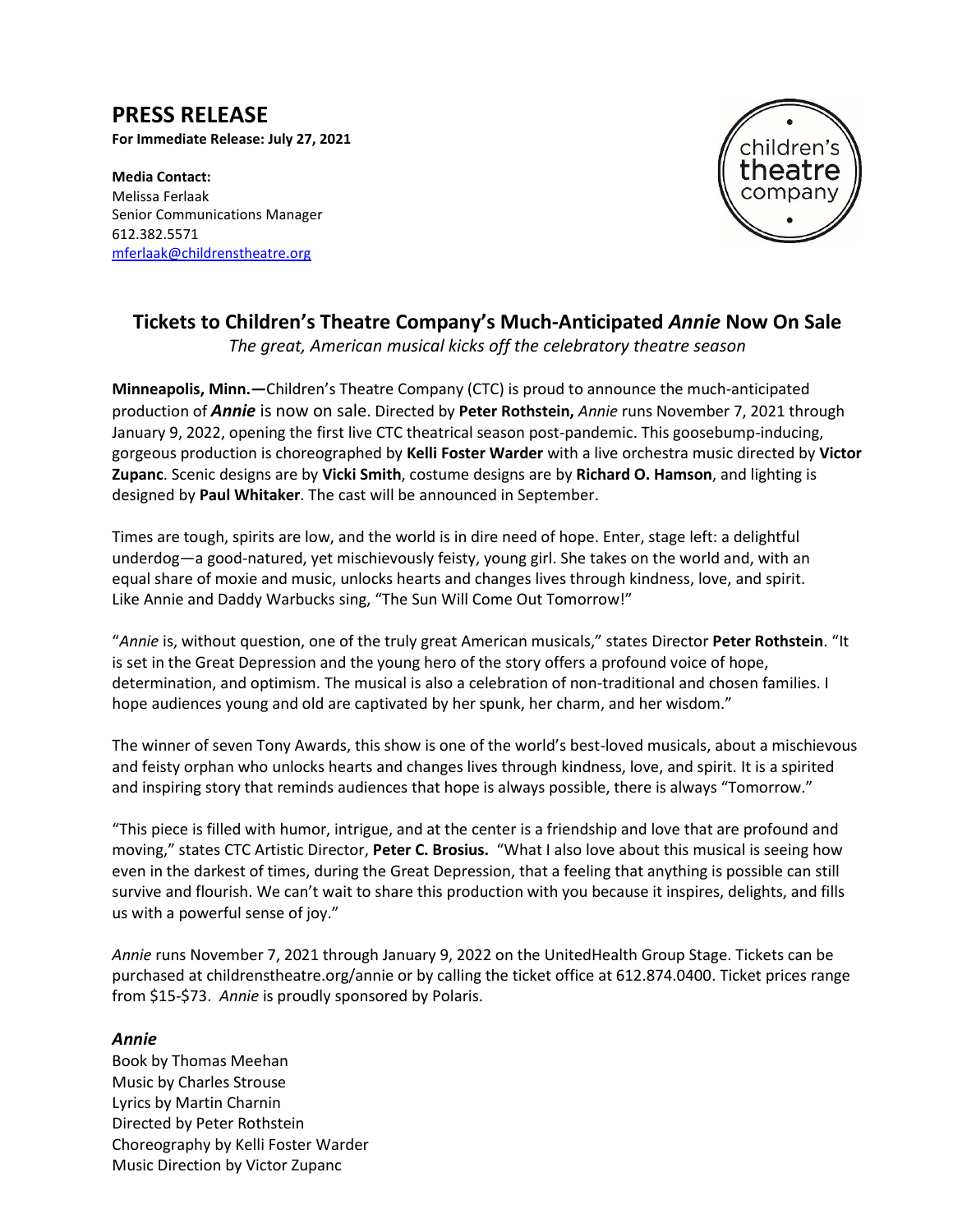November 7, 2021-January 9, 2022 UnitedHealth Group Stage All Ages

**Creative Team & Production Staff**  Scenic Designer | **Vicki Smith** Costume Designer | **Richard O. Hamson** Lighting Designer | **Paul Whitaker** Associate Sound Designer | **Sten Severson** Animal Trainer | **William Berloni** Stage Manager | **Jenny R. Friend**  Assistant Choreographer | **C. Ryan Shipley** Assistant Costume Designer | **Barb Portinga** Assistant Lighting Designer | **Kathy Maxwell** Assistant Sound Designer | **Katharine Horowitz** Assistant Stage Manager | **Kathryn Sam Houkom** Howard University Stage Management Fellow | **Cortney Gilliam**

#### **Runtime: 2 hours, including one 15-minute intermission.**

#### **Tickets**:

The Ticket Office is accessible by phone two hours prior to most performances. These posted hours are subject to change. **Email:** [tickets@childrenstheatre.org](mailto:tickets@childrenstheatre.org) (inquiries only, no ticket processing) **Phone:** 612.874.0400 **Website:** [https://childrenstheatre.org](https://childrenstheatre.org/) Subscription packages are available. Please see website for complete details: childrenstheatre.org/open

### **ASL Interpreted Performances: Friday, December 10, 2021 at 7pm and Sunday, December 19, 2021 at 5pm**

**Audio Described Performance: Friday, December 10, 2021 at 7pm Sensory Friendly Performance: Friday, January 7, 2022 at 7pm**

Lap passes available for children newborn to three years for \$5

Performance Dates:

Sunday, November 7, 7pm (Preview) Tuesday, November 9, 7pm (Preview) Wednesday, November 10, 7pm (Preview) Thursday, November 11, 7pm (Preview) Friday, November 12, 7pm (Opening Night) Saturday, November 13, 1pm and 5pm (Opening Weekend) Sunday, November 14, 1pm and 5pm (Opening Weekend)

Thursday, November 18, 7pm Friday, November 19, 7pm Saturday, November 20, 11am and 3pm Sunday, November 21, 1pm and 5pm

Wednesday, November 24, 7pm Friday, November 19, 2pm and 7pm Saturday, November 27, 11am and 3pm